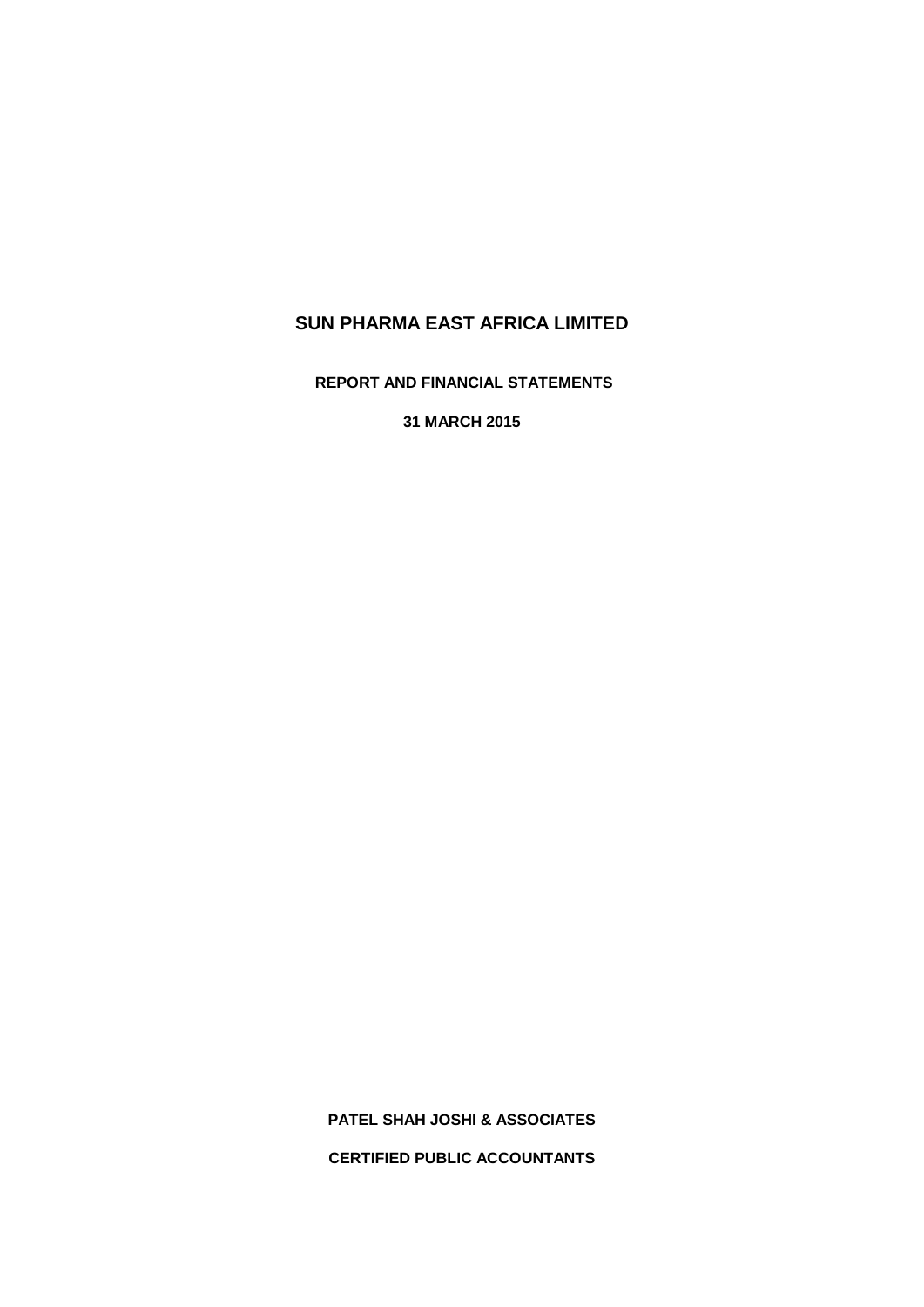## **REPORT AND FINANCIAL STATEMENTS - 31 MARCH 2015**

| <b>CONTENTS</b>                                            | <b>PAGES</b>   |
|------------------------------------------------------------|----------------|
| Directors and other particulars                            | 1              |
| Report of the directors                                    | $\overline{2}$ |
| Statement of directors' responsibilities                   | 3              |
| Independent auditors' report                               | $\overline{4}$ |
| Statement of profit or loss and other comprehensive income | 5              |
| Statement of financial position                            | 6              |
| Statement of changes in equity                             | $\overline{7}$ |
| Statement of cash flows                                    | 8              |
| Accounting policies and notes to the financial statements  | $9 - 12$       |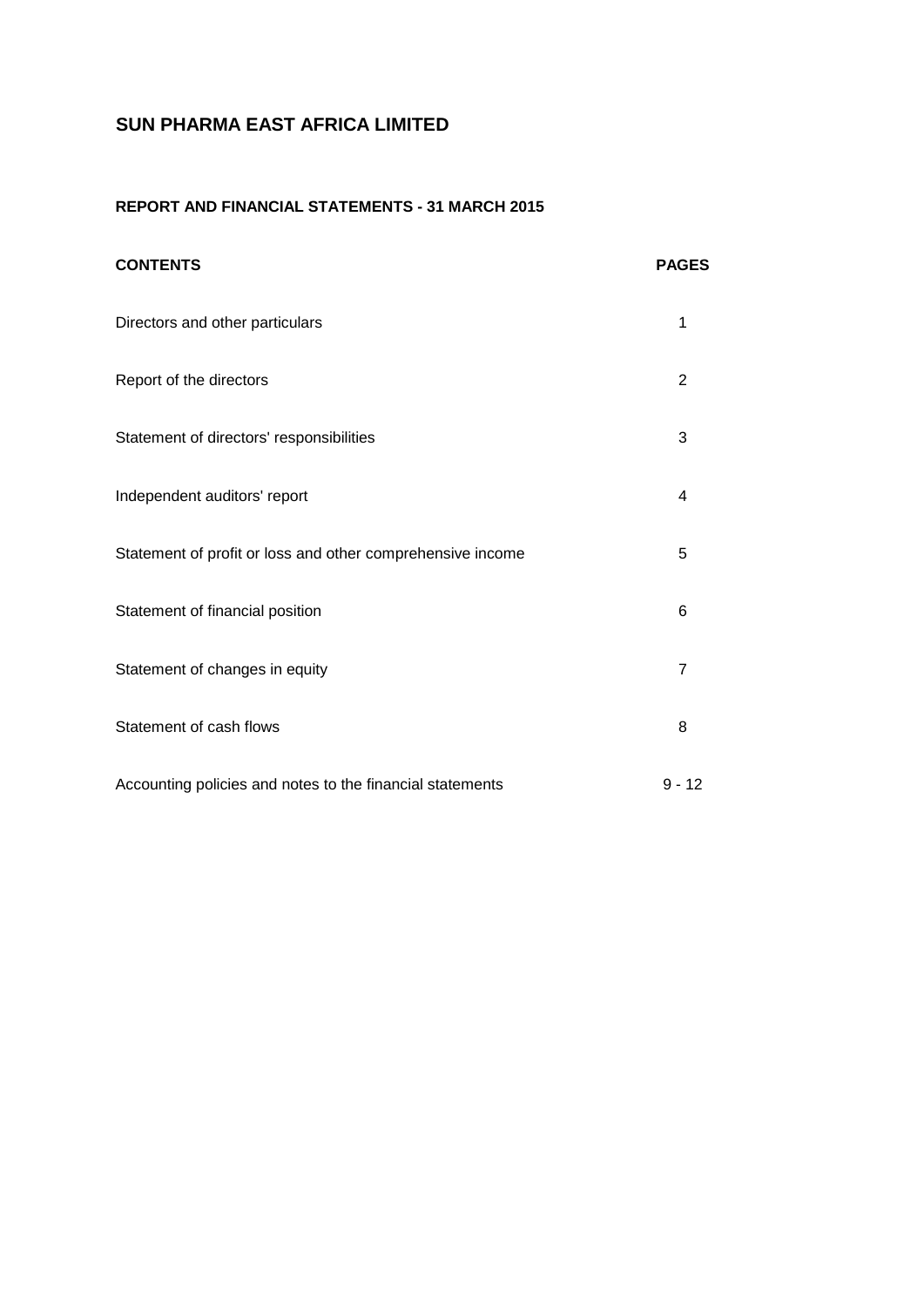# **DIRECTORS AND OTHER PARTICULARS - 31 MARCH 2015**

| <b>DIRECTORS</b>            | Thomas Kurusinkal Antony            |
|-----------------------------|-------------------------------------|
|                             | Rajesh Kushalchand Shah             |
| <b>REGISTERED OFFICE</b>    | Plot No. L R 209/13257/1            |
|                             | 3rd Floor, Centre Point             |
|                             | Parklands Road                      |
|                             | P O Box 41684 - 00100               |
|                             | <b>NAIROBI</b>                      |
|                             |                                     |
| <b>SECRETARY</b>            | P V R Rao CPA(K), CPS(K)            |
|                             | P O Box 41684 - 00100               |
|                             | <b>NAIROBI</b>                      |
|                             |                                     |
| <b>INDEPENDENT AUDITORS</b> | Patel Shah Joshi & Associates       |
|                             | <b>Certified Public Accountants</b> |
|                             | P O Box 41684 - 00100               |
|                             | <b>NAIROBI</b>                      |
|                             |                                     |
| <b>BANKER</b>               | <b>Diamond Trust Bank</b>           |
|                             | <b>Cross Road Branch</b>            |
|                             | P O Box 28575 - 00100               |
|                             | <b>NAIROBI</b>                      |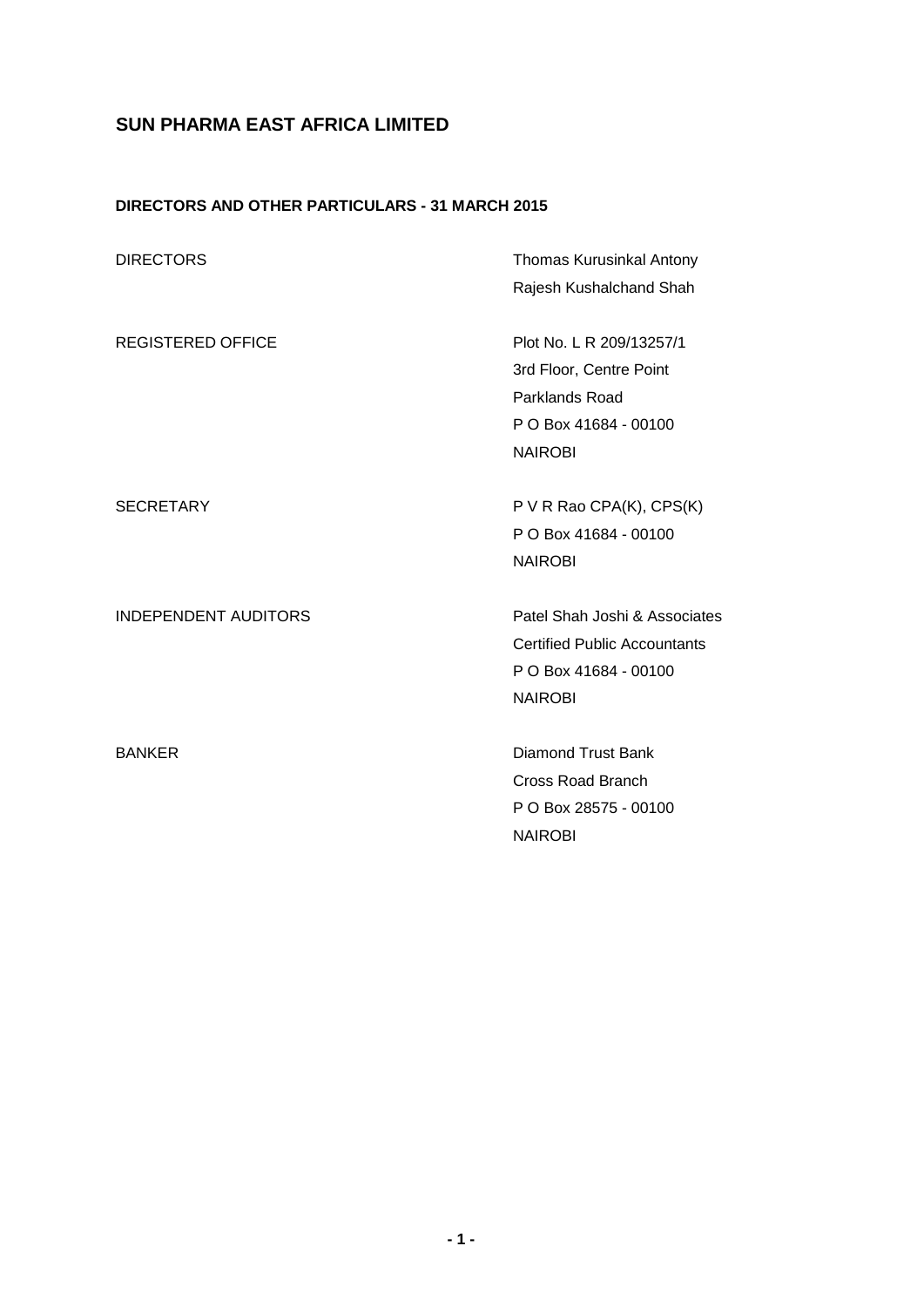## **REPORT OF THE DIRECTORS**

The directors have pleasure in presenting their first report together with the audited financial statements of the company for the period ended 31 March 2015.

#### **PRINCIPAL ACTIVITY**

The main activity of the company is distributing pharmaceutical products, medical devices and/or biotechnology products.

## **RESULTS**

The loss for the period amounting to K Sh 975,078 has been adjusted to the revenue reserves.

## **DIVIDEND**

The directors do not recommend the payment of any dividend for the period under review.

#### **DIRECTORS**

All present directors continue in office in the ensuing year.

#### **INDEPENDENT AUDITORS**

Messrs Patel Shah Joshi & Associates appointed during the period are eligible for re-appointment as independent auditors in accordance with Section 159 (2) of the Companies Act.

## **ON BEHALF OF THE BOARD**

**DIRECTOR**

**\_\_\_\_\_\_\_\_\_\_\_\_\_\_\_**

**NAIROBI Date: \_\_\_\_\_\_\_\_\_\_\_\_\_\_\_**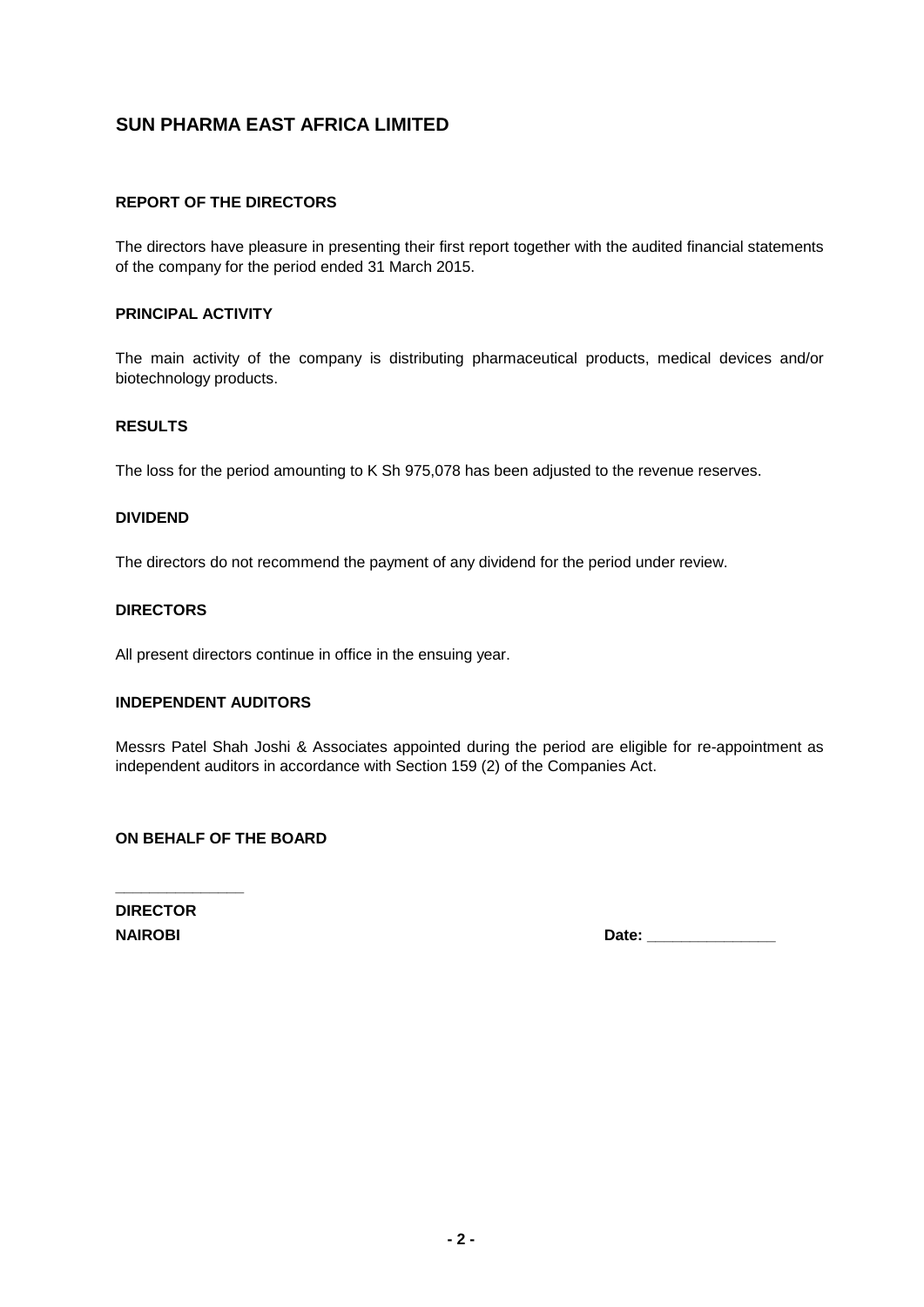## **STATEMENT OF DIRECTORS' RESPONSIBILITIES FOR THE PERIOD ENDED 31 MARCH 2015**

The Companies Act requires the directors to prepare financial statements for each financial year, which give a true and fair view of the state of affairs of the company as at the end of the financial year and of the operating results of the company. It also requires the directors to ensure that the company keep proper accounting records which disclose with reasonable accuracy at any time the financial position of the company. They are also responsible for safeguarding the assets of the company.

The directors accept responsibility for the financial statements, which have been prepared using appropriate accounting policies supported by reasonable and prudent judgments and estimates, in conformity with International Financial Reporting Standards and in the manner required by the Companies Act. The directors are of the opinion that the financial statements give a true and fair view of the state of financial affairs of the company and of its operating results.

The directors further accept responsibility for the maintenance of accounting records which may be relied upon in the preparation of these financial statements, as well as adequate systems on internal financial control.

Nothing has come to the attention of the directors to indicate that the company will not remain a going concern for at least the next twelve months from the date of this statement.

\_\_\_\_\_\_\_\_\_\_\_\_\_\_\_\_\_\_\_\_ \_\_\_\_\_\_\_\_\_\_\_\_\_\_\_\_\_\_\_\_

**Director Director** 

Date: **We are all the set of the set of the set of the set of the set of the set of the set of the set of the set of the set of the set of the set of the set of the set of the set of the set of the set of the set of the se**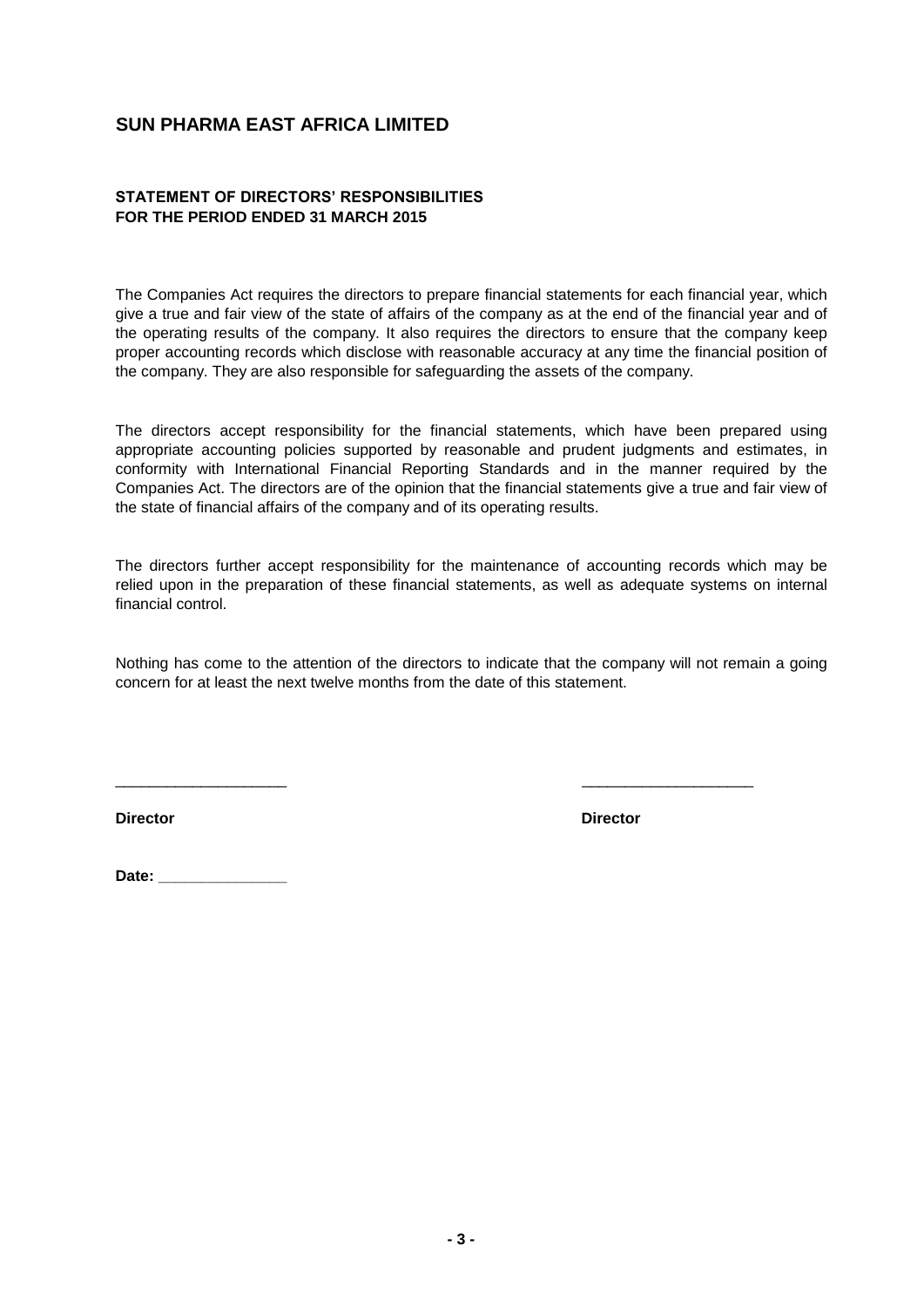# **INDEPENDENT AUDITORS' REPORT TO THE MEMBERS OF SUN PHARMA EAST AFRICA LIMITED**

## **Report on the Financial Statements**

We have audited the accompanying financial statements of the company set out on pages 5 to 12. These financial statements comprise the statement of financial position as at 31 March 2015, the statement of profit or loss and other comprehensive income, statement of changes in equity and statement of cash flows for the period then ended and a summary of significant accounting policies and other explanatory notes.

## **Directors' Responsibility for the Financial Statements**

The directors are responsible for the preparation and fair presentation of these financial statements in accordance with International Financial Reporting Standards and with the requirements of the Kenyan Companies Act. This responsibility includes: designing, implementing and maintaining internal control relevant to the preparation and fair presentation of financial statements that are free from material misstatements, whether due to error or fraud; selecting and applying appropriate accounting policies; and making accounting estimates that are reasonable in the circumstances.

#### **Auditor's Responsibility**

Our responsibility is to express an independent opinion on the financial statements based on our audit. We conducted our audit in accordance with International Standards on Auditing. Those standards require that we plan and perform the audit to obtain reasonable assurance about whether the financial statements are free from material misstatement. An audit involves performing procedures to obtain audit evidence about the amounts and disclosures in the financial statements. The procedures selected depend on the auditor's judgment, including the assessments of the risks of material misstatement of the financial statements, whether due to error or fraud. An audit includes evaluating the appropriateness of accounting policies used and the reasonableness of the accounting estimates made by the directors, as well as evaluating the overall presentation of the financial statements. We believe that the audit evidence we have obtained is sufficient and appropriate to provide a basis for our audit opinion.

#### **Opinion**

In our opinion, the financial statements give a true and fair view of the financial position of the company as at **31 March 2015** and of its financial performance and cash flows for the period then ended in accordance with International Financial Reporting Standards and the Kenyan Companies Act.

#### **Report required under Kenyan Companies Act**

We have obtained all the information and explanations which to the best of our knowledge and belief were necessary for the purposes of our audit. Proper books of account have been kept by the company in so far as it appeared from our examination of those books. The financial statements of the company are in agreement with the books of account.

**Patel Shah Joshi & Associates Material Shah Joshi & Associates Material Shah Material Shah K V S K Sastry Certified Public Accountants M No: 2105 Certificate of Practice No: P1228**

**Nairobi …………………..2015**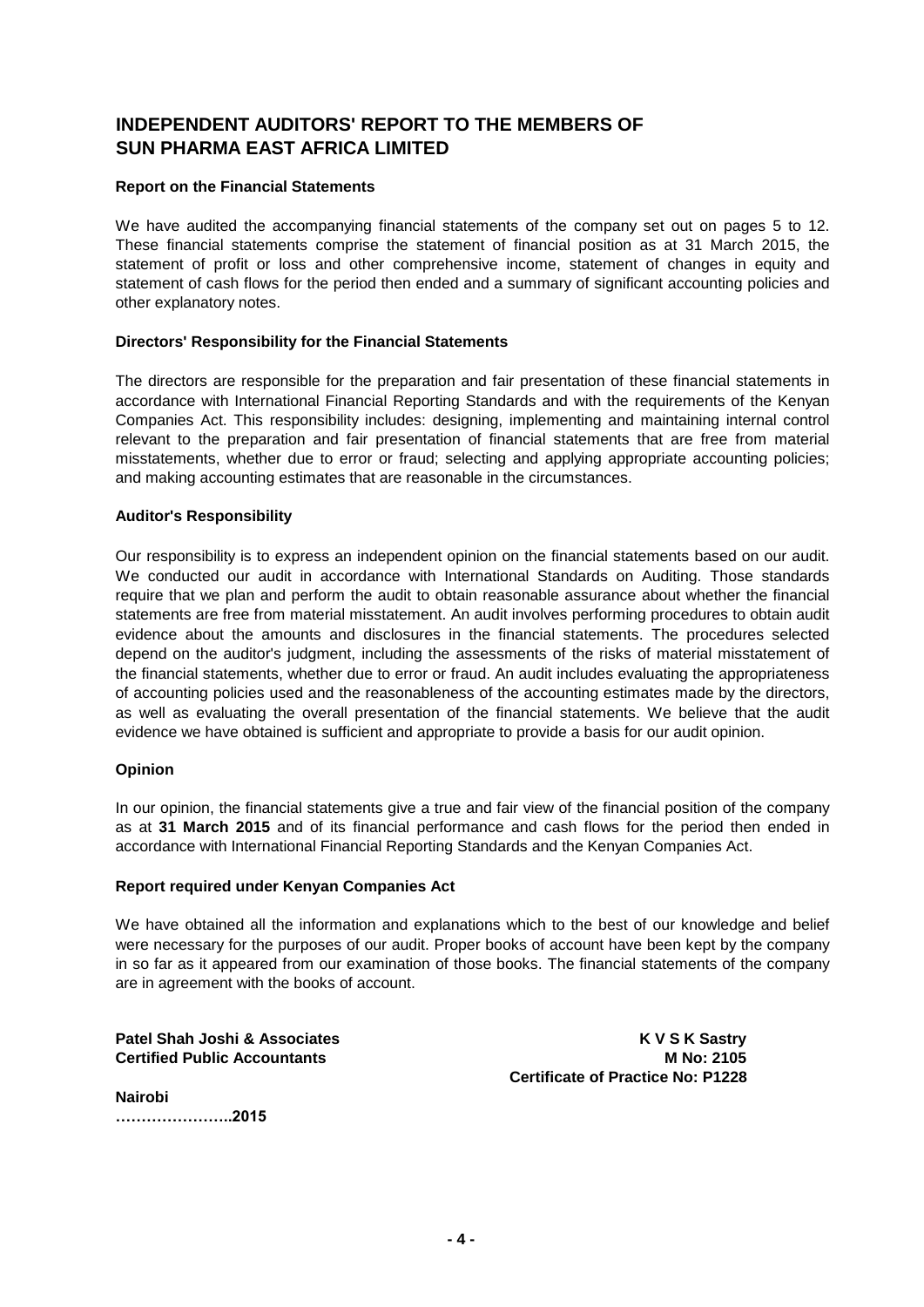## **STATEMENT OF PROFIT OR LOSS AND OTHER COMPREHENSIVE INCOME FOR THE PERIOD ENDED 31 MARCH 2015**

|                                         |              | 10 Months            |
|-----------------------------------------|--------------|----------------------|
|                                         | <b>Notes</b> | 2015<br>K Sh         |
| Income                                  |              |                      |
|                                         |              | .                    |
| <b>Direct Cost</b>                      |              |                      |
| Drug registration and lab analysis      |              | (299, 250)           |
| <b>Gross loss</b>                       |              | (299, 250)           |
| Administration costs                    |              | (1,078,719)          |
| Loss before tax                         | $\mathbf 2$  | (1, 377, 969)        |
| Tax                                     | 3            | 402,891              |
| Net loss for the period                 |              | (975, 078)           |
| Other comprehensive loss for the period |              | -----------          |
|                                         |              |                      |
| Total comprehensive loss for the period |              | (975,078)<br>======= |
|                                         |              |                      |

Independent auditors' report - page 4 The accounting policies and notes on pages 9 to 12 form an integral part of these financial statements.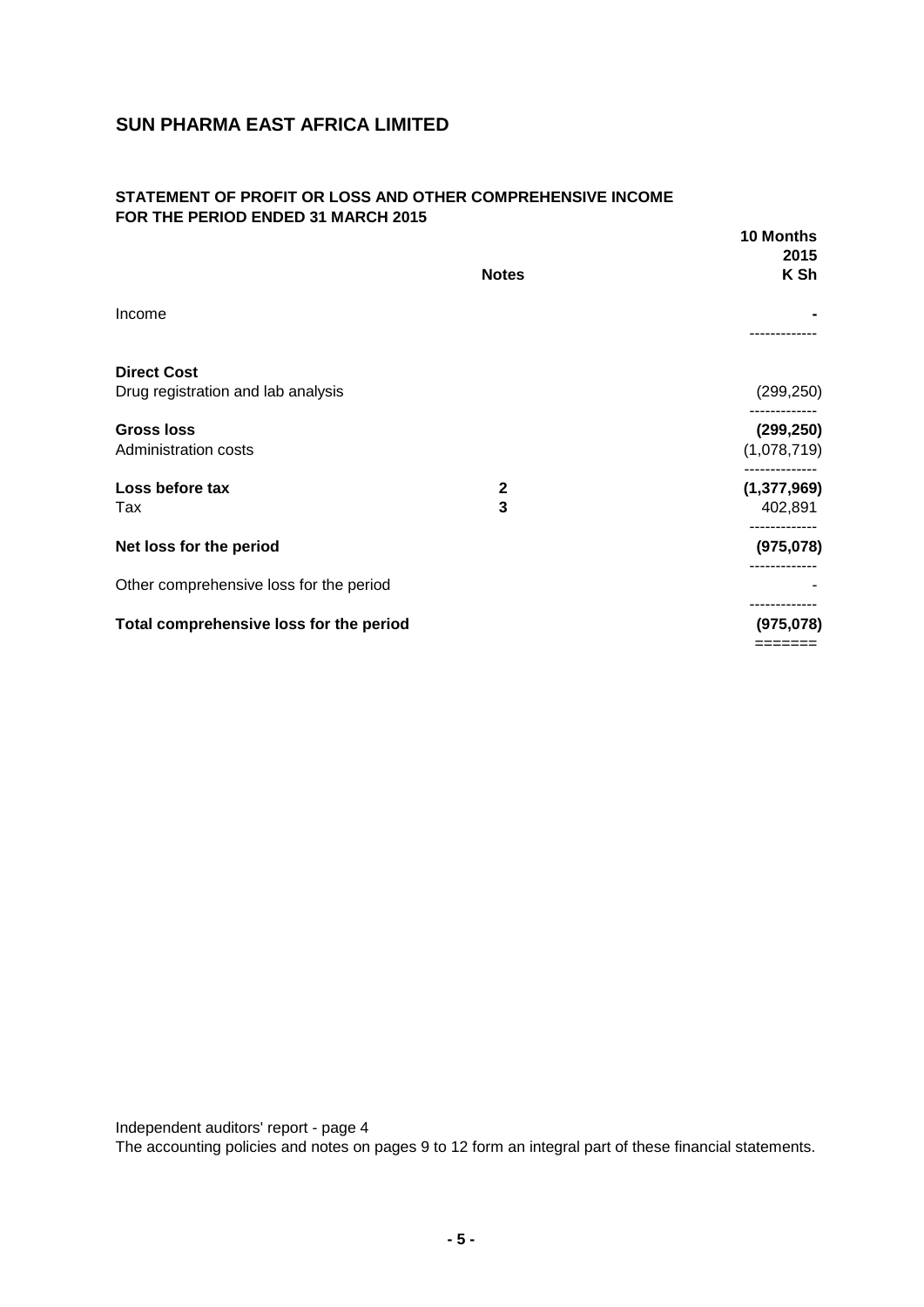## **STATEMENT OF FINANCIAL POSITION AS AT 31 MARCH 2015**

| <b>ASSETS</b>                                                             | <b>Notes</b>                | 2015<br>K Sh                           |
|---------------------------------------------------------------------------|-----------------------------|----------------------------------------|
| <b>Non-current assets</b><br>Deferred tax asset                           | $\overline{\mathbf{4}}$     | 402,891<br>-----------                 |
| <b>Current assets</b><br>Accounts receivable<br>Cash and cash equivalents | ${\bf 5}$<br>$6\phantom{1}$ | 220,417<br>8,916,114<br>-------------- |
|                                                                           |                             | 9,136,531<br>--------------            |
| <b>Total assets</b>                                                       |                             | 9,539,422<br>========                  |
| <b>EQUITY AND LIABILITIES</b>                                             |                             |                                        |
| <b>Capital and reserves</b><br>Share capital<br>Revenue deficit           | $\overline{7}$              | 100,000<br>(975, 078)                  |
|                                                                           |                             | (875,078)<br>-------------             |
| <b>Non-current liabilities</b><br><b>Borrowings</b>                       | 8                           | 9,790,300<br>--------------            |
| <b>Current liabilities</b><br>Accounts payables                           | 9                           | 624,200<br>-----------                 |
| <b>Total equity and liabilities</b>                                       |                             | 9,539,422<br>$=$ =======               |

Independent auditors' report - page 4

The accounting policies and notes on pages 9 to 12 form an integral part of these financial statements.

**The financial statements were approved by the Board of Directors on ……..………...2015 and signed on its behalf by:-**

**\_\_\_\_\_\_\_\_\_\_\_\_\_\_\_\_\_\_ \_\_\_\_\_\_\_\_\_\_\_\_\_\_\_\_\_\_**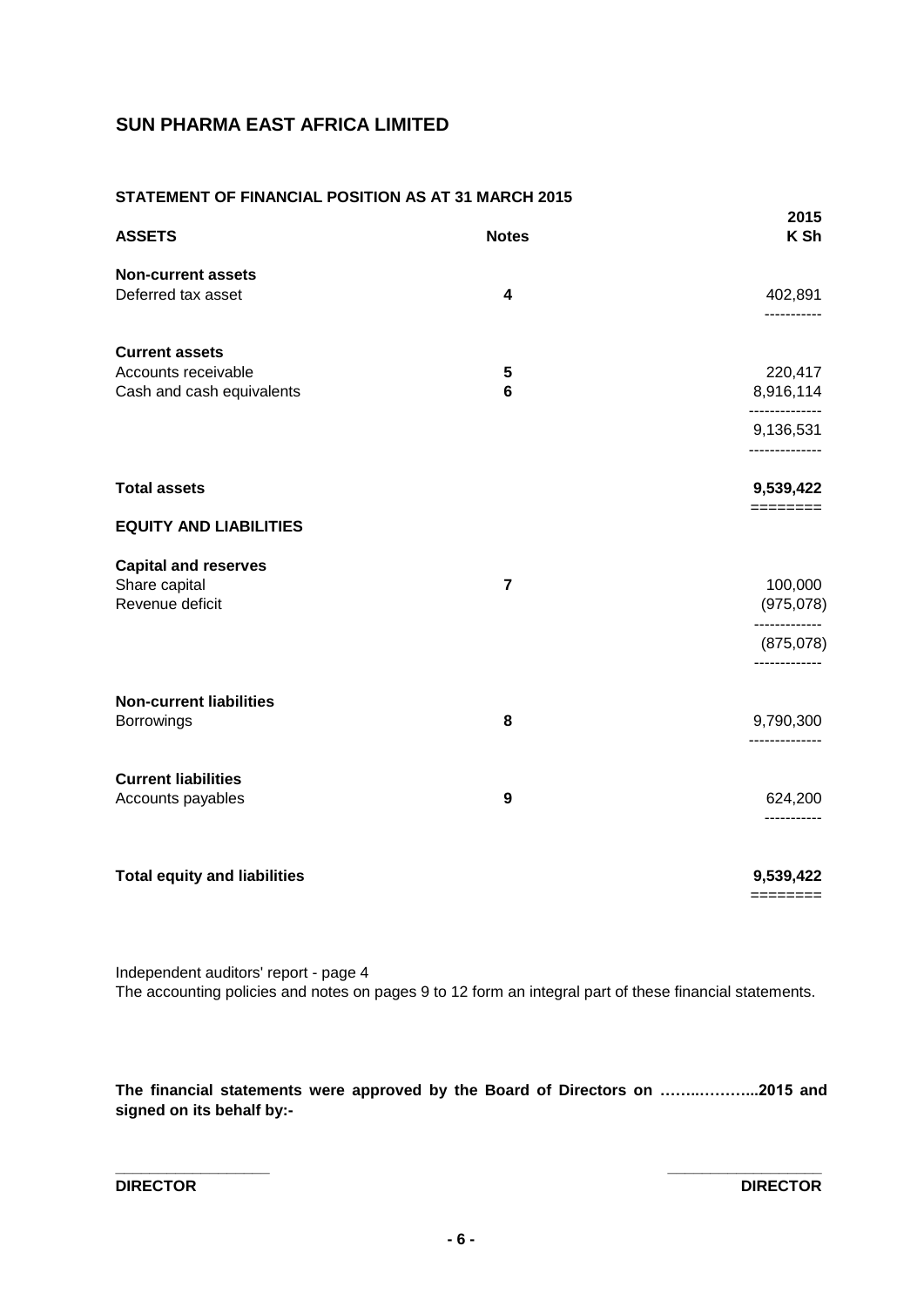# **STATEMENT OF CHANGES IN EQUITY FOR THE PERIOD ENDED 31 MARCH 2015**

|                                         | <b>Share</b><br>capital<br>K Sh | <b>Revenue</b><br>reserve<br>K Sh | Total<br>K Sh |
|-----------------------------------------|---------------------------------|-----------------------------------|---------------|
|                                         |                                 |                                   |               |
| Total comprehensive loss for the period |                                 | (975,078)                         | (975,078)     |
| <b>Transaction with owners</b>          |                                 |                                   |               |
| Share capital introduced                | 100,000                         |                                   | 100,000       |
|                                         |                                 |                                   |               |
| Balance as at 31 March 2015             | 100,000                         | (975,078)                         | (875,078)     |
|                                         |                                 |                                   |               |

Independent auditors' report - page 4 The accounting policies and notes on pages 9 to 12 form an integral part of these financial statements.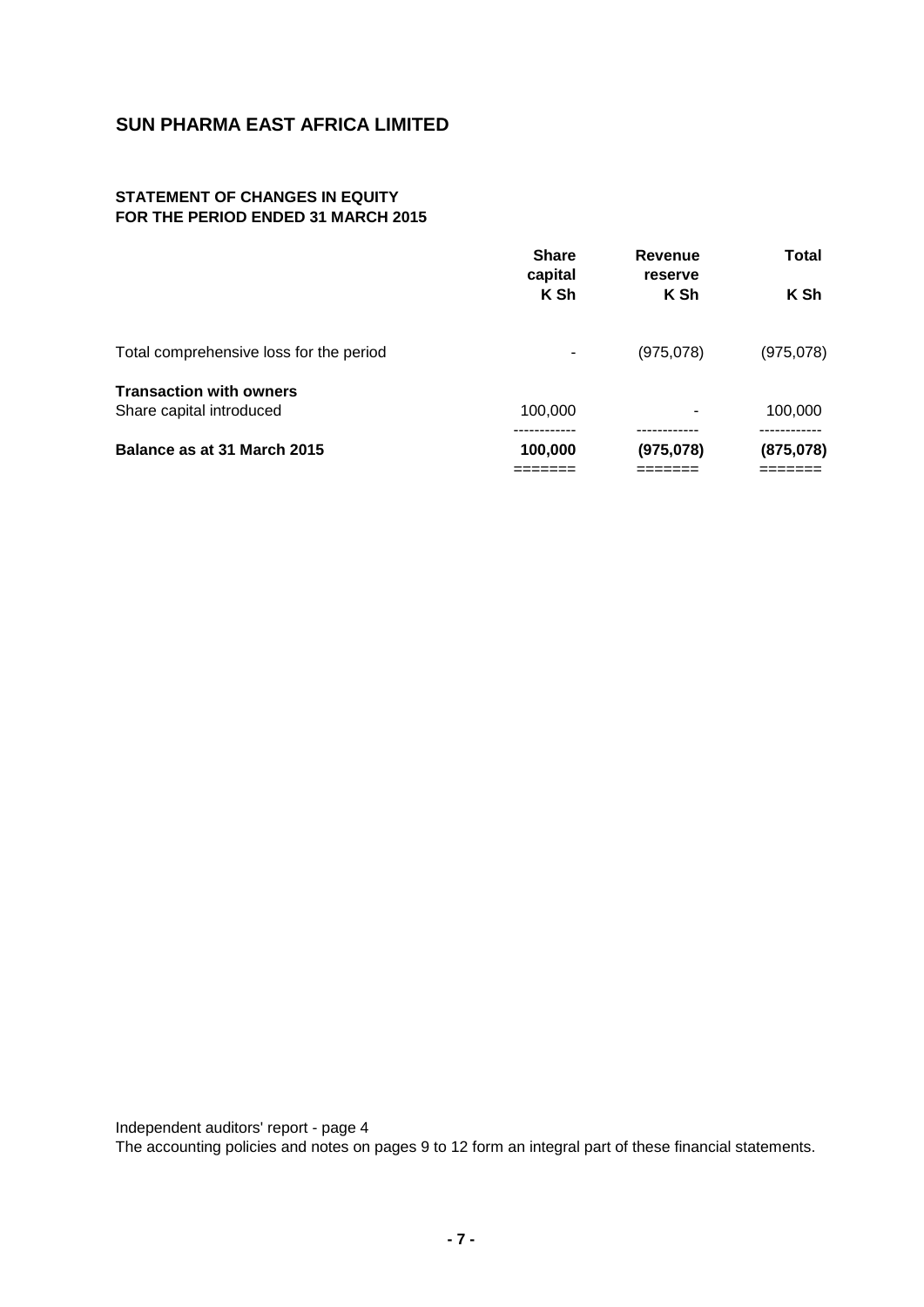## **STATEMENT OF CASH FLOWS FOR THE PERIOD ENDED 31 MARCH 2015**

|                                              | <b>Notes</b> | 10 Months<br>2015<br>K Sh |
|----------------------------------------------|--------------|---------------------------|
| <b>Operating activities</b>                  |              |                           |
| Cash used in operations                      | 10           | (974, 186)                |
| Net cash used in operating activities        |              | (974, 186)                |
| <b>Financing activities</b>                  |              |                           |
| Share capital introduced                     | 7            | 100,000                   |
| Proceeds from loan                           | 8            | 9,790,300                 |
| Net cash generated from financing activities |              | 9,890,300                 |
| Increase in cash and cash equivalents        |              | 8,916,114                 |
| Movement in cash and cash equivalents        |              | ========                  |
| At the start of the period                   |              |                           |
| Increase during the period                   |              | 8,916,114                 |
| At the end of the period                     | 6            | 8,916,114                 |
|                                              |              | ========                  |

Independent auditors' report - page 4

The accounting policies and notes on pages 9 to 12 form an integral part of these financial statements.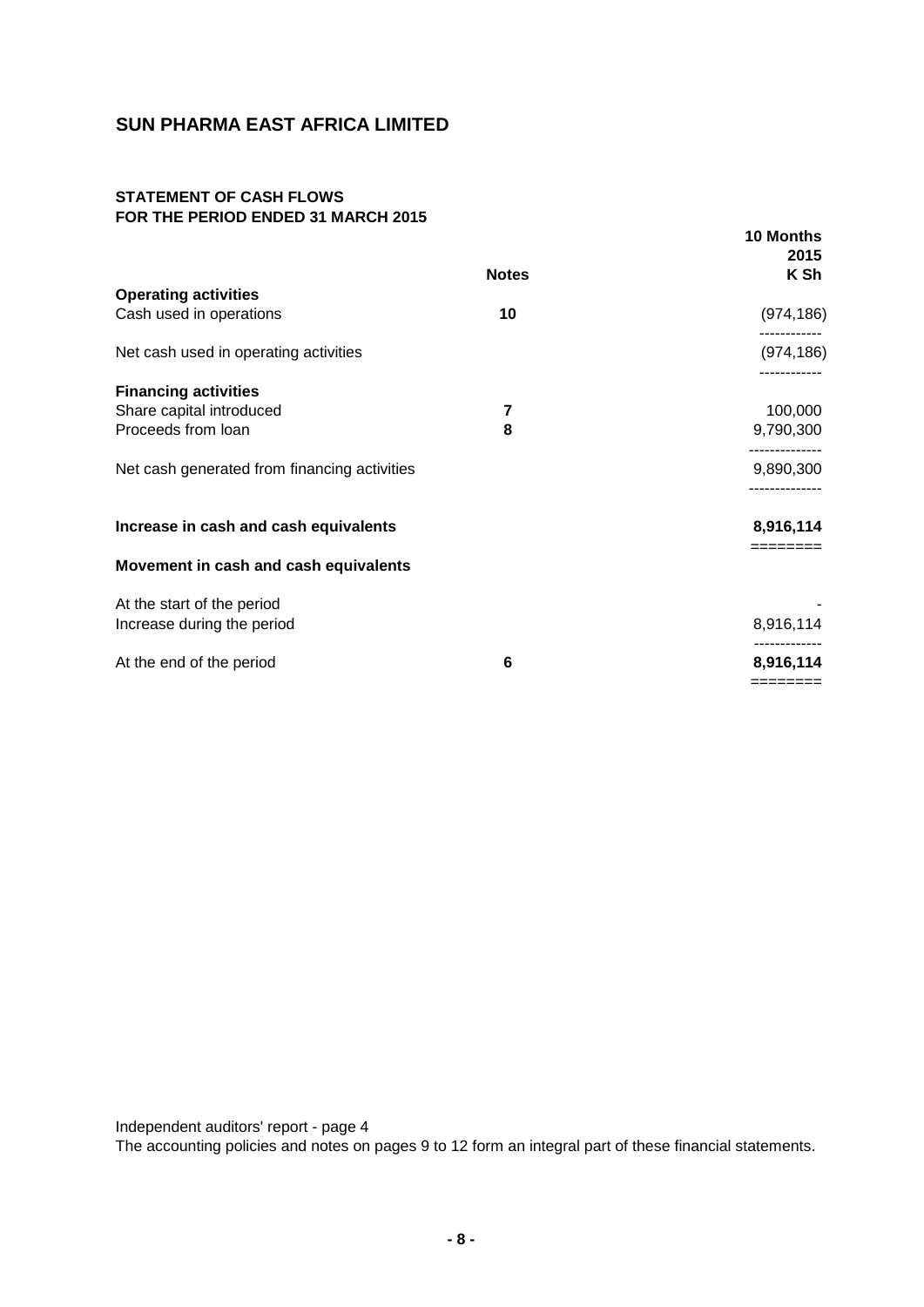#### **NOTES TO THE FINANCIAL STATEMENTS FOR THE PERIOD ENDED 31 MARCH 2015**

## **1. ACCOUNTING POLICIES**

The principal accounting policies adopted in the preparation of these financial statements are set out below:

#### **a) Accounting convention**

These financial statements were prepared under the historical cost convention. They are in compliance with International Financial Reporting Standards.

#### **b) Cash and cash equivalents**

Cash and cash equivalents represents cash at bank.

#### **c) Accounts receivable**

Receivables and other advances are stated at their nominal values as reduced by appropriate allowances for estimated irrecoverable amounts.

#### **d) Accounts payable**

Accounts payable are non interest bearing financial liabilities and are carried at amortised cost, which is measured at the fair value or contractual value of the consideration to be paid in future in respect of goods and services supplied by suppliers, whether billed to the organisation or not, less any payments made to the suppliers.

#### **e) Translation of foreign currencies**

Assets and liabilities in foreign currency are translated into Kenya shillings at the rate of exchange ruling at the statement of financial position date. Transactions during the year in foreign currency are translated at the rate of exchange ruling at the transaction date. Any gains and losses in exchange rate translations are dealt with in the statement of profit or loss and other comprehensive income.

#### **f) Deferred tax**

Deferred tax is provided, using the liability method, for all temporary differences arising between the tax bases of assets and liabilities and their carrying values for financial reporting purposes. Currently enacted tax rates are used to determine deferred tax.

## **g) Borrowings**

Borrowings are recognized initially at the proceeds received, net of transaction costs incurred. Any difference between the proceeds received (net of transaction costs) and the redemption value is recognized in the statement of profit or loss over the period of the borrowing as an interest expense. Borrowings are classified as current liabilities unless the company has unconditional right to defer settlement of the liability for at least 12 months after the statement of financial position date.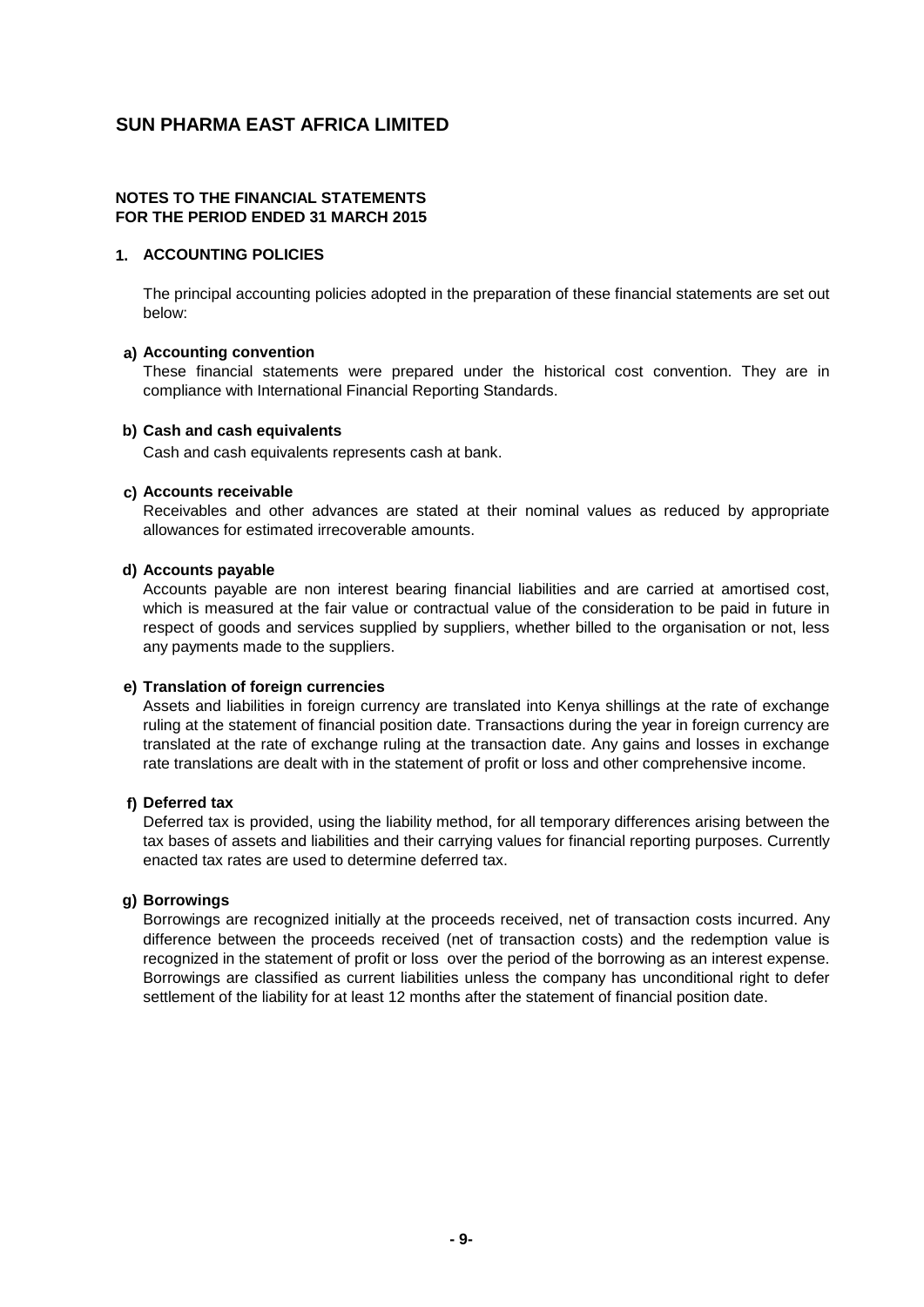## **NOTES TO THE FINANCIAL STATEMENTS FOR THE PERIOD ENDED 31 MARCH 2015 10 Months**

|    |                              | טוויטוויט<br>2015 |
|----|------------------------------|-------------------|
| 2. | <b>OPERATING LOSS</b>        | K Sh              |
|    | is stated after charging:    |                   |
|    | Auditors' remuneration       | 20,000            |
|    | Salaries & wages             | 964,537           |
|    |                              |                   |
| 3. | <b>TAX</b>                   |                   |
|    | This comprises:              |                   |
|    | <b>Current tax</b>           |                   |
|    | Deferred tax credit - note 4 | (402, 891)        |
|    | Tax credit                   | (402, 891)        |
|    |                              |                   |
|    |                              |                   |

The tax on the company's loss before tax differs from the theoretical amount that would arise using the basic tax rate as follows:

| Net loss before tax                      | (1,377,969) |
|------------------------------------------|-------------|
| Tax calculated at the rate of 30%        | (413, 391)  |
| Tax effects of :-                        |             |
| Expenses not deductible for tax purposes | 10.500      |
|                                          |             |
| Tax credit                               | (402, 891)  |
|                                          |             |

# **4. DEFERRED TAX**

Deferred taxes are calculated, in full, on all temporary differences under the liability method using an enacted tax rate of 30 %. The movement of deferred tax account is as follows:

| At start of year         |            |
|--------------------------|------------|
| Credit to profit or loss | (402, 891) |
|                          |            |
| At end of year           | (402, 891) |
|                          |            |

Deferred tax asset and deferred tax credit in the statement of profit or loss is attributable to the following items:

|                            | 13-June-14               | <b>Credit to</b> | 31-Mar-15  |
|----------------------------|--------------------------|------------------|------------|
|                            |                          | P/L              |            |
| Deferred tax asset         | K Sh                     | K Sh             | K Sh       |
| Tax losses carried forward | $\overline{\phantom{a}}$ | (402.891)        | (402, 891) |
|                            |                          |                  |            |
| Net deferred tax asset     |                          | (402.891)        | (402, 891) |
|                            |                          |                  |            |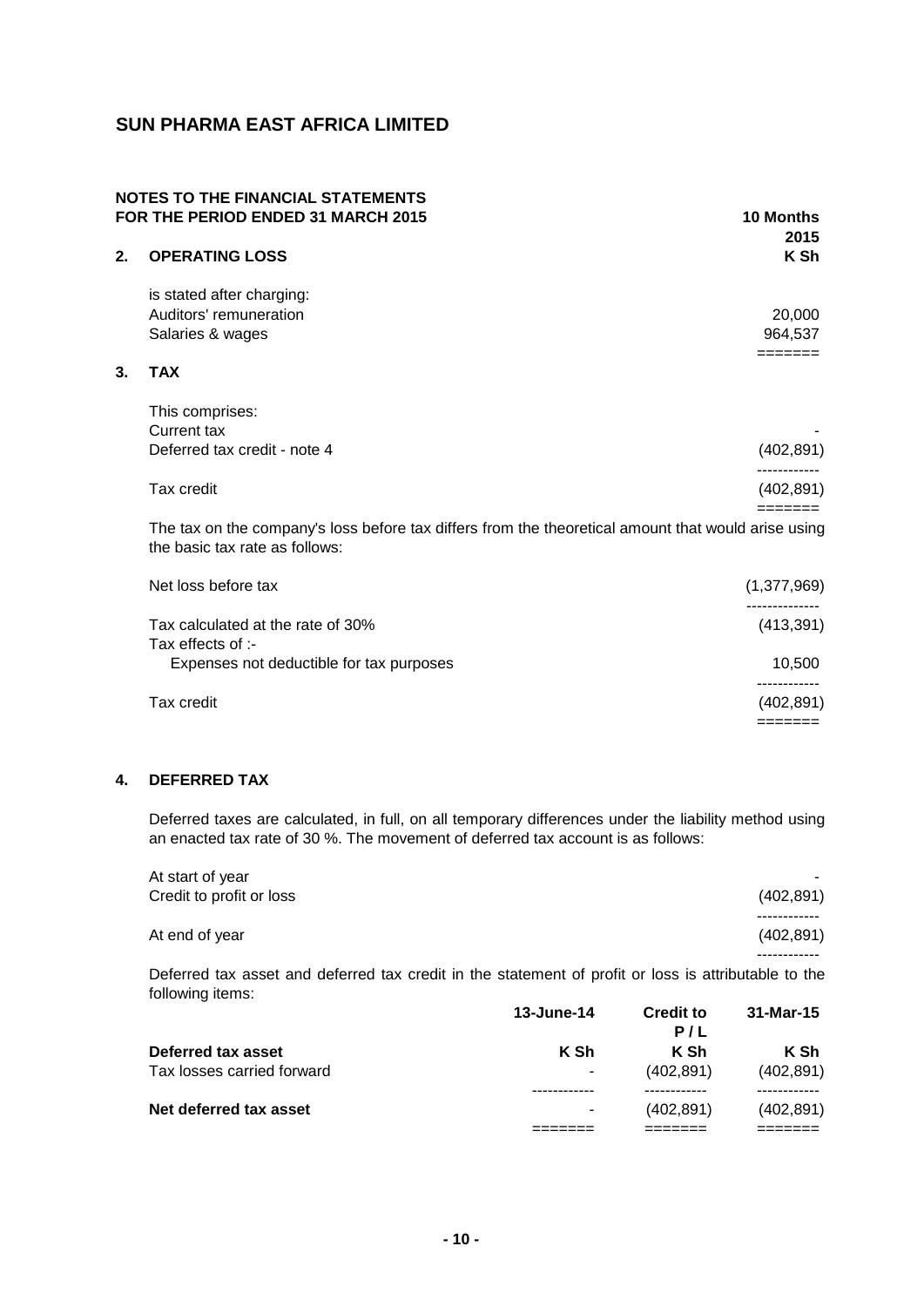| <b>NOTES TO THE FINANCIAL STATEMENTS</b><br>FOR THE PERIOD ENDED 31 MARCH 2015 |                                                                                                                           | 10 Months<br>2015  |
|--------------------------------------------------------------------------------|---------------------------------------------------------------------------------------------------------------------------|--------------------|
| 5.                                                                             | <b>ACCOUNTS RECEIVABLE</b>                                                                                                | K Sh               |
|                                                                                | Prepaid expenses                                                                                                          | 220,417<br>======= |
| 6.                                                                             | <b>CASH AND CASH EQUIVALENTS</b>                                                                                          |                    |
|                                                                                | Cash at bank                                                                                                              | 8,916,114          |
| 7.                                                                             | For the purpose of the statement of cash flows, the year end cash and cash equivalents the above.<br><b>SHARE CAPITAL</b> |                    |
|                                                                                | Authorized, Issued & fully paid-up:<br>1,000 Ordinary Shares of K Sh 100 each                                             | 100,000            |
| 8.                                                                             | <b>BORROWINGS</b>                                                                                                         |                    |
|                                                                                | Non - current<br>Sun Pharma Global FZE                                                                                    | 9,790,300          |

The company as at year end had a loan outstanding amounting to USD 107,260 obtained for working capital purposes from the related party. The loan attracts interest at the rate of 4% p.a payable quarterly, the interest will accrue as from 01-04-2015. The loan repayments will commence on or after 30-09-2015.

# **9. ACCOUNTS PAYABLES**

| Provisions and accruals<br>Due to director                        | 296,200<br>328,000 |
|-------------------------------------------------------------------|--------------------|
|                                                                   | 624,200            |
| <b>10. CASH USED IN OPERATIONS</b>                                |                    |
| Reconciliation of net loss before tax to cash used in operations: |                    |

| Net loss before tax     | (1,377,969) |
|-------------------------|-------------|
| <b>Adjustments for:</b> |             |
| Increase in receivables | (220, 417)  |
| Increase in payables    | 624.200     |
|                         |             |
| Cash used in operations | (974, 186)  |
|                         |             |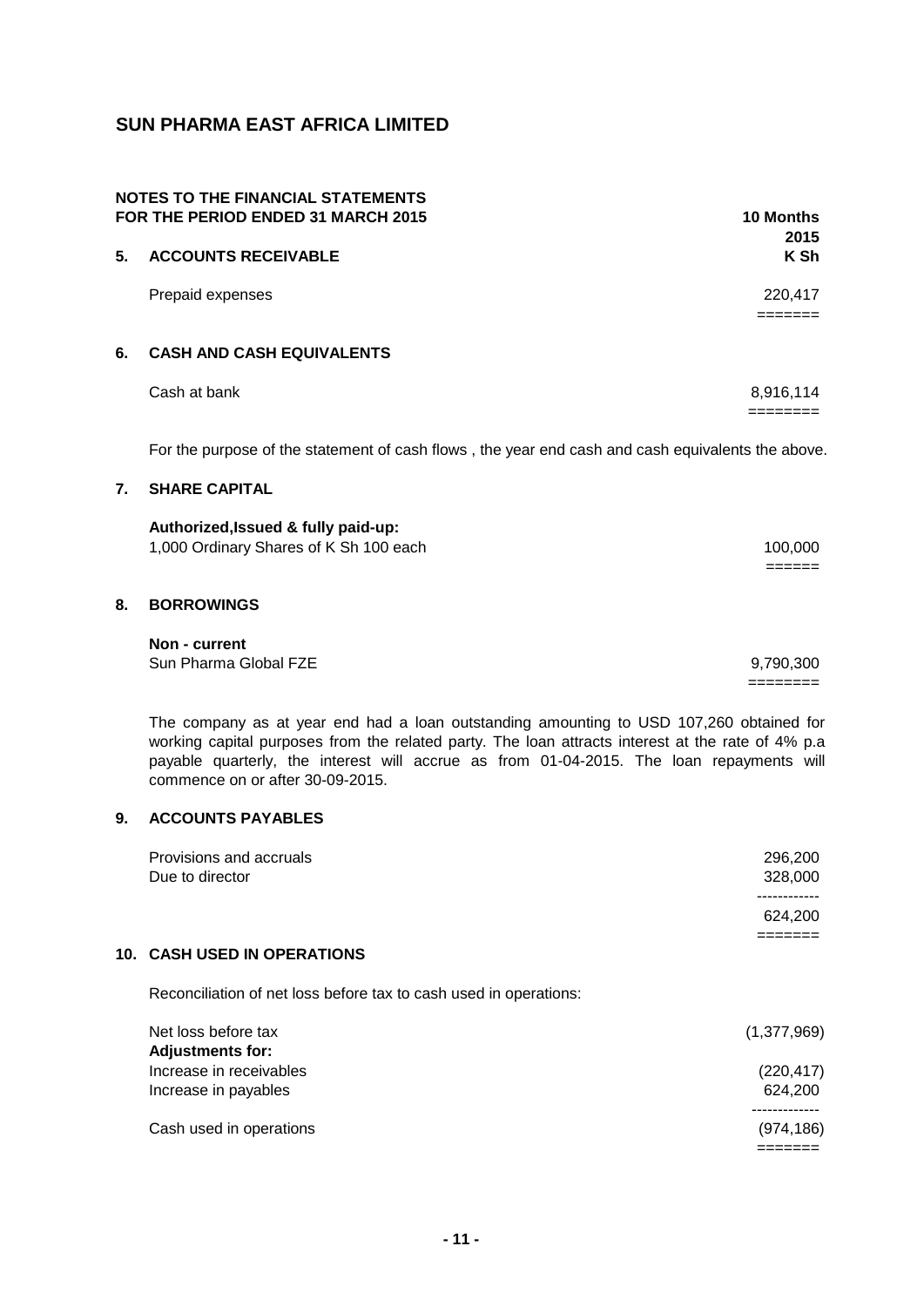| <b>NOTES TO THE FINANCIAL STATEMENTS</b><br>FOR THE PERIOD ENDED 31 MARCH 2015                   | 10 Months<br>2015 |
|--------------------------------------------------------------------------------------------------|-------------------|
| 11. RELATED PARTY TRANSACTIONS                                                                   | K Sh              |
| The following transactions were carried out with related parties.                                |                   |
| Outstanding balances with related party included in borrowings - Note 8<br>Sun Pharma Global FZE | 9,790,300         |
| Outstanding balances with related party included in payable - Note 9<br>Due to director          | 328,000           |

## **12. INCORPORATION AND DOMICILE**

The Company is incorporated in Kenya under the Companies Act and is domiciled in Kenya.

## **13. CURRENCY**

These financial statements are presented in Kenya Shillings (K Sh).

### **14. FINANCIAL RISK MANAGEMENT POLICIES**

The company's activities expose it to a variety of financial risks including credit and liquidity risks, effects of changes in foreign currency, interest rates as well as changes in market prices of company's products. The company formulates its policies and closely monitors its response initiatives to manage the financial risks arising there from on pricing, liquidity management, credit and interest rate management, market and employment and management of capital.

The company consistently implements the policies formulated and updated from time to time. The overall policies remained the same as prior years and are expected to continue so in the next financial year. The company's overall risk management programme focuses on unpredictability of changes in business environment and seeks to minimise the potential adverse effects of such risks on its performance by setting acceptable levels of risk.